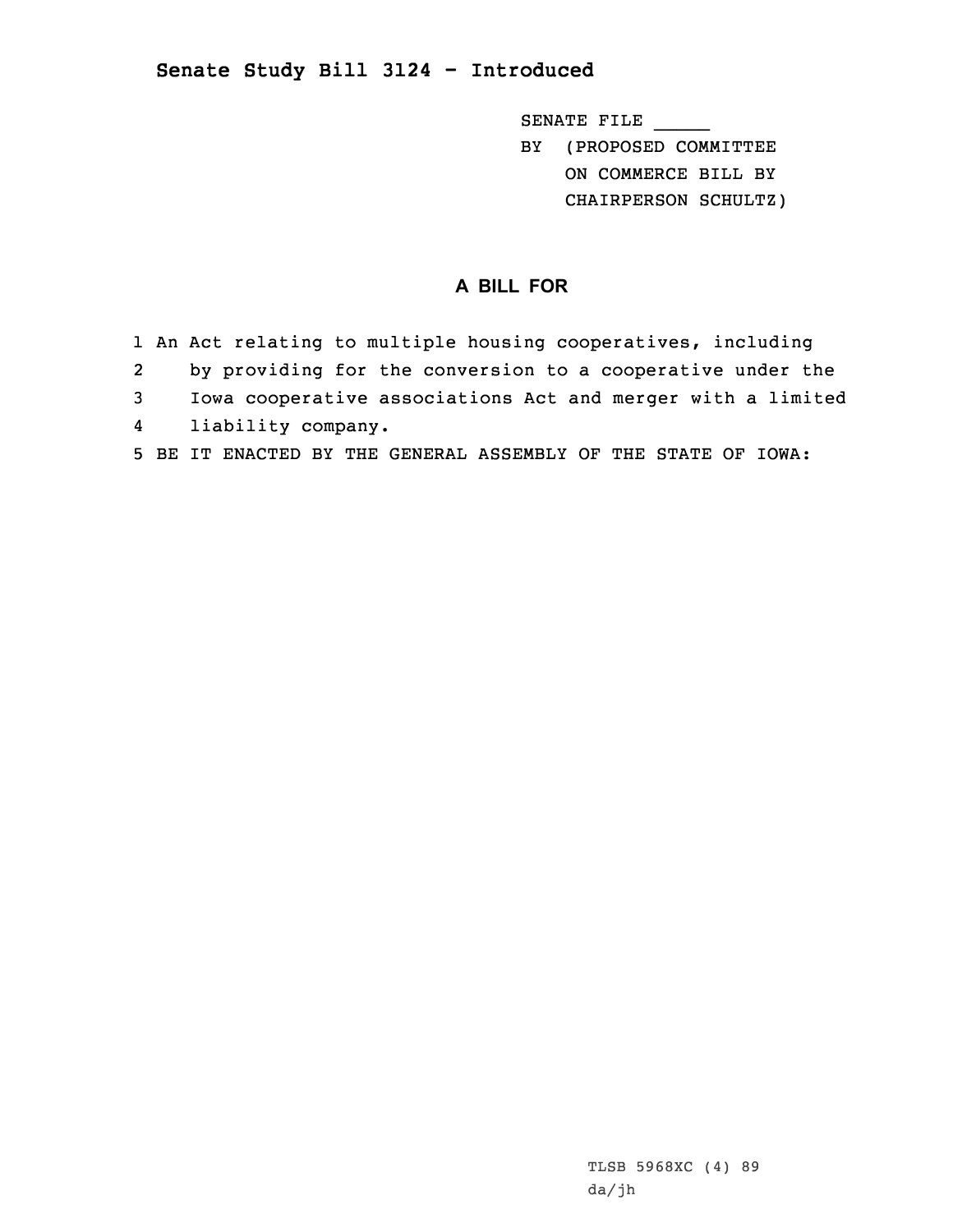1 Section 1. Section 489.102, subsection 6, Code 2022, is 2 amended to read as follows:

 6. *"Domestic cooperative"* means an entity organized on <sup>a</sup> 4 cooperative basis under [chapter](https://www.legis.iowa.gov/docs/code/2022/497.pdf) 497, [498](https://www.legis.iowa.gov/docs/code/2022/498.pdf), or [499](https://www.legis.iowa.gov/docs/code/2022/499.pdf), a cooperative organized under chapter 499A, or <sup>a</sup> cooperative organized under chapter 501 or [501A](https://www.legis.iowa.gov/docs/code/2022/501A.pdf).

7 Sec. 2. Section 501A.102, subsections 10 and 26, Code 2022, 8 are amended to read as follows:

<sup>9</sup> 10. *"Domestic cooperative"* means <sup>a</sup> cooperative association 10 or other cooperative organized under this [chapter](https://www.legis.iowa.gov/docs/code/2022/501A.pdf) or chapter 11 497, [498](https://www.legis.iowa.gov/docs/code/2022/498.pdf), [499](https://www.legis.iowa.gov/docs/code/2022/499.pdf), 499A, or [501](https://www.legis.iowa.gov/docs/code/2022/501.pdf).

12 26. *"Traditional cooperative"* means <sup>a</sup> cooperative or 13 cooperative association organized under [chapter](https://www.legis.iowa.gov/docs/code/2022/497.pdf) 497, [498](https://www.legis.iowa.gov/docs/code/2022/498.pdf), [499](https://www.legis.iowa.gov/docs/code/2022/499.pdf), 14 499A, or [501](https://www.legis.iowa.gov/docs/code/2022/501.pdf).

## 15 EXPLANATION

16 **The inclusion of this explanation does not constitute agreement with** <sup>17</sup> **the explanation's substance by the members of the general assembly.**

 BACKGROUND. This bill amends provisions in the Iowa cooperative associations Act (ICAA) (Code chapter 501A) that allows <sup>a</sup> cooperative association organized under that Code chapter (501A cooperative) to operate as <sup>a</sup> hybrid between an entity organized on <sup>a</sup> cooperative basis and <sup>a</sup> limited liability company (LLC) that operates on principles of investment and the return of profits (distributions) to investor-owners (members) under the revised uniform limited partnership Act (RULPA) (Code section 489.102(24)). <sup>A</sup> 501A cooperative is organized to produce, store, process, and market agricultural commodities (Code section 501A.501).

 Under general principles of agricultural cooperative law, shares of common stock (memberships) must be held by patrons, and specifically persons who meet certain requirements: (1) producing <sup>a</sup> product marketed by the association, (2) customarily consuming or using the supplies or commodities that the association handles, or (3) using the services that the association renders. Savings (margins) generated from

-1-

LSB 5968XC (4) 89  $da/jh$   $1/2$